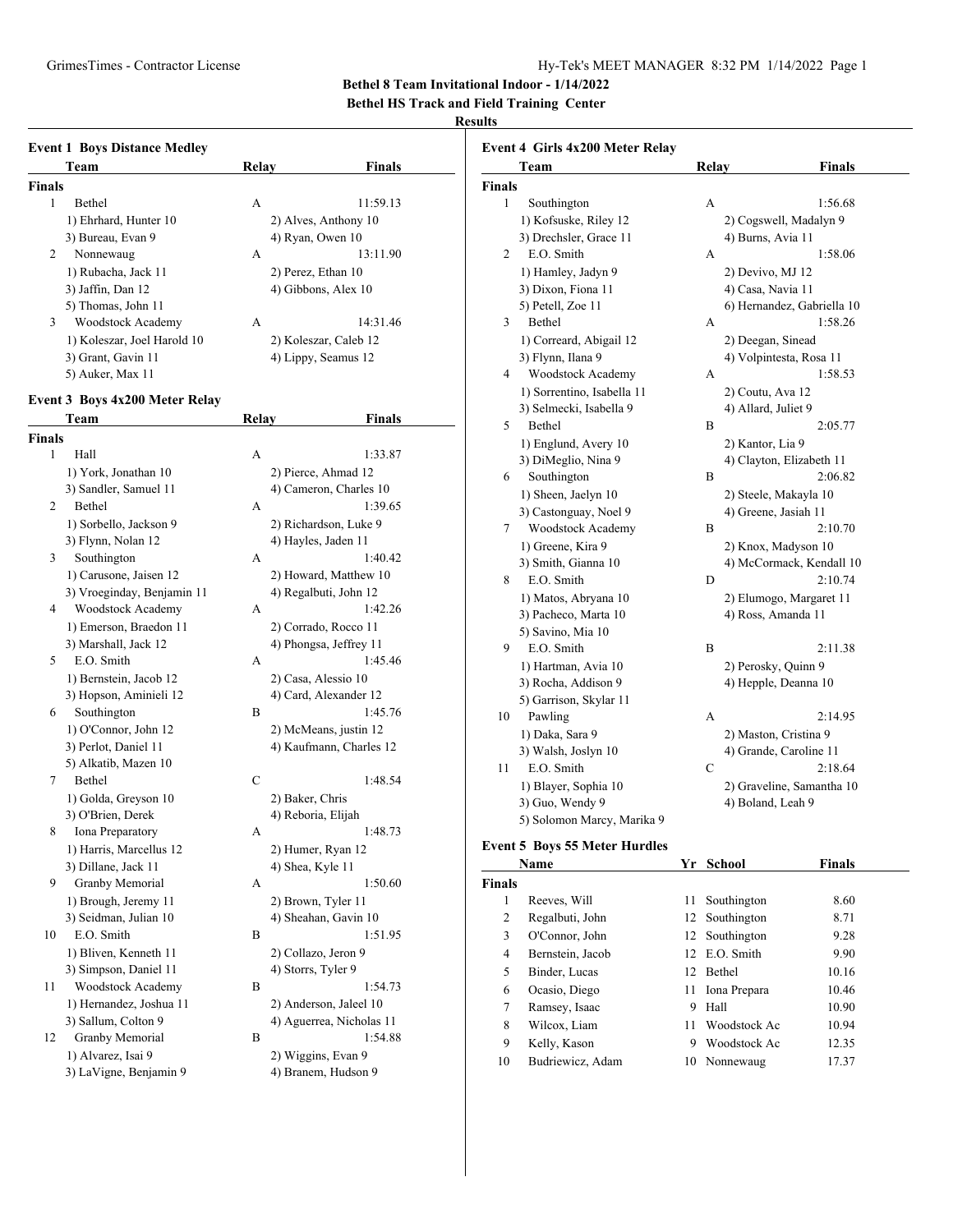#### GrimesTimes - Contractor License Hy-Tek's MEET MANAGER 8:32 PM 1/14/2022 Page 2

**Bethel 8 Team Invitational Indoor - 1/14/2022**

**Bethel HS Track and Field Training Center**

## **Results**

| <b>Event 6 Girls 55 Meter Hurdles</b> |                       |     |               |               |
|---------------------------------------|-----------------------|-----|---------------|---------------|
|                                       | Name                  | Yr. | <b>School</b> | <b>Finals</b> |
| <b>Finals</b>                         |                       |     |               |               |
| 1                                     | Volpintesta, Rosa     | 11  | Bethel        | 8.87          |
| 2                                     | Devivo, MJ            | 12  | E.O. Smith    | 9.49          |
| 3                                     | Allard, Juliet        | 9   | Woodstock Ac  | 9.55          |
| $\overline{4}$                        | Dixon, Fiona          | 11  | E.O. Smith    | 9.94          |
| 5                                     | Lodice, Gianna        | 10  | Nonnewaug     | 10.10         |
| 6                                     | Iacampo, Julia        | 11  | E.O. Smith    | 10.23         |
| 7                                     | Edwards, Jillian      | 10  | Woodstock Ac  | 10.27         |
| 8                                     | Carroll, Meghan       | 12  | Southington   | 10.56         |
| 9                                     | O'Connor, Kayleigh    | 12  | Southington   | 10.89         |
| 10                                    | Kantor, Lia           | 9   | Bethel        | 11.16         |
| 11                                    | Solomon Marcy, Marika | 9   | E.O. Smith    | 12.08         |
| 12                                    | Sorrentino, Mia       | 9   | Woodstock Ac  | 12.58         |

#### **Event 7 Boys 55 Meter Dash**

| Name   |                      | Yr | <b>School</b>   | <b>Finals</b> |
|--------|----------------------|----|-----------------|---------------|
| Finals |                      |    |                 |               |
| 1      | York, Jonathan       | 10 | Hall            | 6.79          |
| 2      | Sandler, Samuel      | 11 | Hall            | 6.80          |
| 3      | Cameron, Charles     | 10 | Hall            | 6.86          |
| 4      | Pierce, Ahmad        | 12 | Hall            | 6.87          |
| 5      | Pena, Dante          |    | 12 Pawling      | 6.92          |
| 6      | Richardson, Luke     | 9  | Bethel          | 7.04          |
| 7      | Phongsa, Jeffrey     | 11 | Woodstock Ac    | 7.05          |
| 8      | Emerson, Braedon     | 11 | Woodstock Ac    | 7.12          |
| 9      | Thomas, Marquis      | 12 | Granby Memor    | 7.14          |
| 10     | Stewart, Kyle        | 11 | Iona Prepara    | 7.16          |
| 11     | Cassavechia, Luke    | 9  | Bethel          | 7.19          |
| 12     | Lane, Jack           | 11 | Iona Prepara    | 7.23          |
| 13     | Shea, Kyle           | 11 | Iona Prepara    | 7.31          |
| 14     | Kaufmann, Charles    | 12 | Southington     | 7.32          |
| 15     | Vroeginday, Benjamin | 11 | Southington     | 7.35          |
| 16     | Harris, Marcellus    | 12 | Iona Prepara    | 7.36          |
| 17     | Connolly, Kieran     | 11 | Iona Prepara    | 7.36          |
| 17     | Brown, Tyrell        | 11 | Kolbe-Cathed    | 7.36          |
| 19     | Bernstein, Jacob     | 12 | E.O. Smith      | 7.37          |
| 20     | Ramos, Khamani       | 11 | Kolbe-Cathed    | 7.37          |
| 20     | Ocasio, Diego        | 11 | Iona Prepara    | 7.37          |
| 22     | Lamontagne, Keenan   | 12 | Woodstock Ac    | 7.40          |
| 23     | Branem, Hudson       | 9  | Granby Memor    | 7.40          |
| 24     | Corrado, Rocco       | 11 | Woodstock Ac    | 7.40          |
| 25     | Fitzgerald, Caden    | 10 | Bethel          | 7.42          |
| 26     | Perlot, Daniel       | 11 | Southington     | 7.43          |
| 27     | Anderson, Jaleel     |    | 10 Woodstock Ac | 7.50          |
| 28     | Golda, Greyson       | 10 | Bethel          | 7.51          |
| 29     | Aguerrea, Nicholas   | 11 | Woodstock Ac    | 7.52          |
| 30     | Marshall, Jack       | 12 | Woodstock Ac    | 7.53          |
| 31     | McMeans, justin      | 12 | Southington     | 7.53          |
| 32     | Bliven, Kenneth      | 11 | E.O. Smith      | 7.58          |
| 33     | Alkatib, Mazen       | 10 | Southington     | 7.59          |
| 34     | Baker, Chris         |    | Bethel          | 7.60          |
| 35     | Mowry, Seth          | 12 | Granby Memor    | 7.61          |
| 36     | Ruisi, Louis         | 12 | Iona Prepara    | 7.67          |
|        |                      |    |                 |               |

| 37 | Jordan, Jack        | 10 | Southington  | 7.76 |
|----|---------------------|----|--------------|------|
| 38 | Simpson, Daniel     | 11 | E.O. Smith   | 7.78 |
| 39 | Henao, Sebastian    | 11 | Iona Prepara | 7.80 |
| 40 | Soto, Christian     | 11 | Iona Prepara | 7.82 |
| 41 | Card, Alexander     | 12 | E.O. Smith   | 7.83 |
| 42 | Dunbar, Dylan       | 11 | Iona Prepara | 7.84 |
| 43 | Reboria, Elijah     |    | Bethel       | 7.86 |
| 44 | Chafouleas, James   | 10 | E.O. Smith   | 7.95 |
| 45 | Bryant, Alexander   | 9  | E.O. Smith   | 8.05 |
| 46 | Ore, Sebastian      | 10 | Pawling      | 8.09 |
| 47 | Fernandez, Pablo    | 11 | Iona Prepara | 8.09 |
| 48 | Kelly, Kason        | 9  | Woodstock Ac | 8.10 |
| 49 | Thaman, Joshua      | 10 | Kolbe-Cathed | 8.10 |
| 50 | Gentolia, Christian | 11 | Iona Prepara | 8.24 |
| 51 | Storrs, Tyler       | 9  | E.O. Smith   | 8.32 |
| 52 | Levino, James       | 9  | Nonnewaug    | 8.36 |
| 53 | Dasilva, Ben        | 10 | Woodstock Ac | 8.54 |
| 54 | Sanchez, Edwin      | 11 | Iona Prepara | 8.57 |
| 55 | Piro, Josh          | 9  | E.O. Smith   | 9.26 |
| 56 | Smeeton, Gavin      | 11 | E.O. Smith   | 9.52 |
| 57 | DaSilva, Joao       | 9  | Kolbe-Cathed | 9.55 |
|    |                     |    |              |      |

# **Event 8 Girls 55 Meter Dash**

|                | Name                  | Yr | School       | <b>Finals</b> |  |
|----------------|-----------------------|----|--------------|---------------|--|
| <b>Finals</b>  |                       |    |              |               |  |
| 1              | Strong, Alexis        | 11 | Southington  | 7.81          |  |
| $\overline{c}$ | Casa, Navia           | 11 | E.O. Smith   | 7.89          |  |
| 3              | Flynn, Ilana          | 9  | Bethel       | 7.91          |  |
| $\overline{4}$ | Allard, Juliet        | 9  | Woodstock Ac | 7.94          |  |
| 5              | Sorrentino, Isabella  | 11 | Woodstock Ac | 8.18          |  |
| 6              | Satchwell, Jada       | 12 | Kolbe-Cathed | 8.21          |  |
| $\overline{7}$ | Ehrenwerth, Natalie   | 12 | Granby Memor | 8.28          |  |
| 8              | Kofsuske, Rilev       | 12 | Southington  | 8.31          |  |
| 9              | Cogswell, Madalyn     | 9  | Southington  | 8.33          |  |
| 10             | Hamley, Jadyn         | 9  | E.O. Smith   | 8.35          |  |
| 11             | Pacheco, Marta        | 10 | E.O. Smith   | 8.44          |  |
| 12             | Greene, Jasiah        | 11 | Southington  | 8.45          |  |
| 13             | Santa, Ava            | 9  | Granby Memor | 8.48          |  |
| 14             | Smith, Gianna         | 10 | Woodstock Ac | 8.54          |  |
| 15             | Steele, Makayla       | 10 | Southington  | 8.59          |  |
| 16             | Walsh, Joslyn         | 10 | Pawling      | 8.64          |  |
| 17             | Hartman, Avia         | 10 | E.O. Smith   | 8.67          |  |
| 18             | Forrest, Victoria     | 9  | E.O. Smith   | 8.74          |  |
| 19             | Pearson, Molly        | 10 | E.O. Smith   | 8.74          |  |
| 20             | Knox, Madyson         | 10 | Woodstock Ac | 8.80          |  |
| 21             | Lyons, Maddie         | 11 | E.O. Smith   | 8.83          |  |
| 22             | Pearson, Alison       | 11 | E.O. Smith   | 8.84          |  |
| 23             | Castonguay, Noel      | 9  | Southington  | 8.89          |  |
| 24             | Doran, Maddie         | 9  | E.O. Smith   | 8.96          |  |
| 25             | Elumogo, Margaret     | 11 | E.O. Smith   | 8.96          |  |
| 26             | Solomon Marcy, Marika | 9  | E.O. Smith   | 8.97          |  |
| 27             | Hepple, Deanna        | 10 | E.O. Smith   | 8.98          |  |
| 28             | Auriantal, Emilyn     | 10 | E.O. Smith   | 9.08          |  |
| 29             | Perosky, Quinn        | 9  | E.O. Smith   | 9.21          |  |
| 30             | Nazer, Emily          | 12 | Woodstock Ac | 9.31          |  |
| 31             | Boland, Leah          | 9  | E.O. Smith   | 9.36          |  |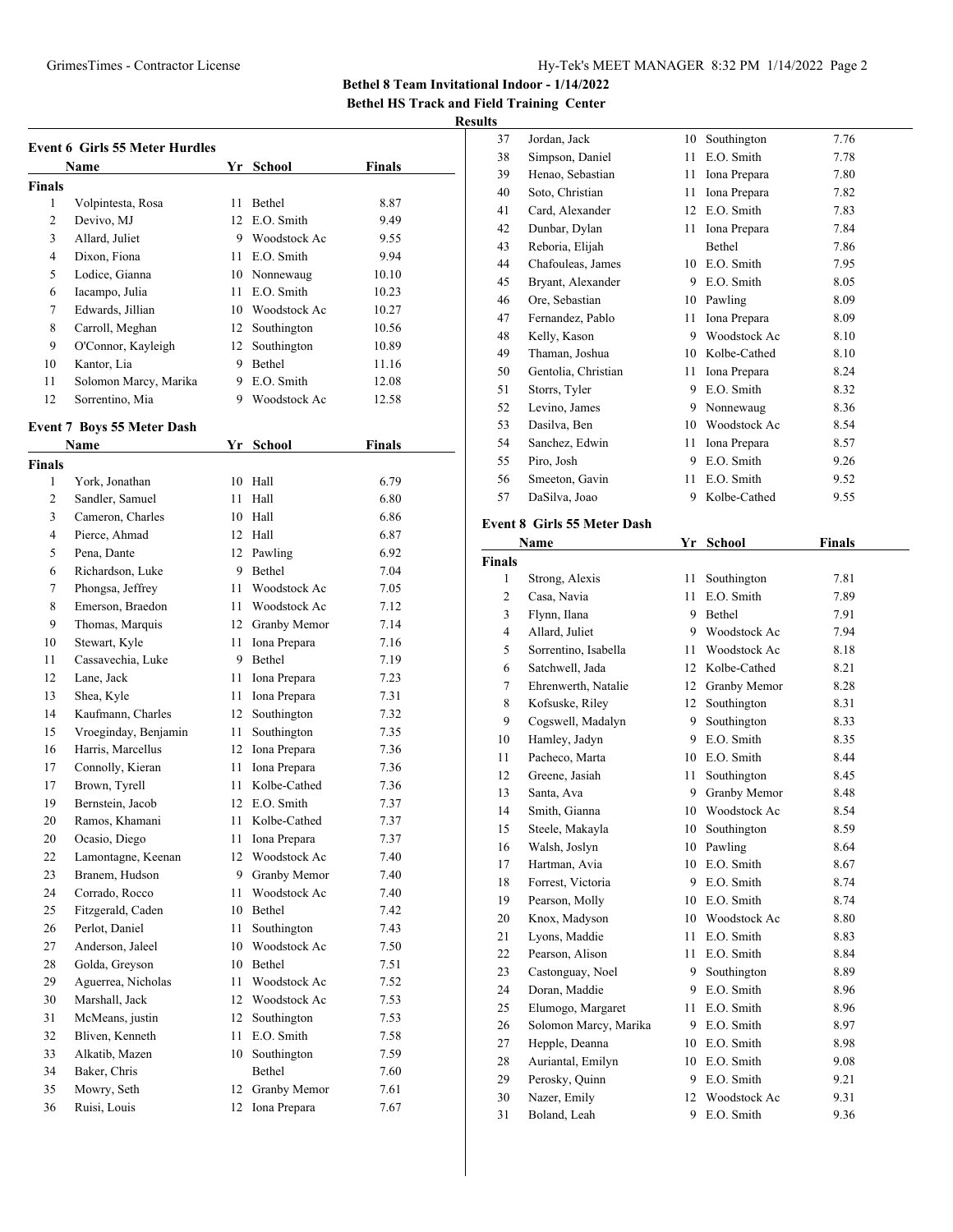| Hy-Tek's MEET MANAGER 8:32 PM 1/14/2022 Page 3 |  |  |  |
|------------------------------------------------|--|--|--|
|------------------------------------------------|--|--|--|

**Bethel 8 Team Invitational Indoor - 1/14/2022 Bethel HS Track and Field Training Center**

# **Results**

|               | Finals  (Event 8 Girls 55 Meter Dash) |    | Yr School                  |               |
|---------------|---------------------------------------|----|----------------------------|---------------|
|               | Name                                  |    |                            | <b>Finals</b> |
| 32            | Simpson, Julia                        | 9  | E.O. Smith                 | 9.40          |
| 33            | Graveline, Samantha                   |    | 10 E.O. Smith              | 9.51          |
| 34            | Daka, Sara                            |    | 9 Pawling<br>10 E.O. Smith | 9.61          |
| 35            | Blayer, Sophia                        |    |                            | 9.75          |
|               | Event 9 Boys 1000 Meter Run           |    |                            |               |
| <b>Finals</b> | Name                                  |    | Yr School                  | <b>Finals</b> |
| 1             | Brightman, Noah                       | 12 | Pawling                    | 2:46.18       |
| 2             | Ruffo, Tobias                         | 12 | Hall                       | 2:47.77       |
| 3             | Mahler, Isaac                         | 10 | Hall                       | 2:50.41       |
| 4             | Borla, Grayson                        | 12 | Southington                | 2:53.91       |
| 5             | Semenza, Alexander                    |    | 12 E.O. Smith              | 3:04.40       |
| 6             | Terry, Timothy                        |    | 10 Southington             | 3:05.22       |
| 7             | Kahn, Adam                            |    | 12 Bethel                  | 3:05.25       |
| 8             | Putnam, Johnathan                     |    | 10 Southington             | 3:08.44       |
| 9             | Brough, Jeremy                        | 11 | Granby Memor               | 3:11.16       |
| 10            | Hultgren, Jacob                       |    | 11 E.O. Smith              | 3:12.30       |
| 11            | Pizzitola, Rocco                      |    | 10 Southington             | 3:12.43       |
| 12            | Twohill, Aidan                        |    | 10 Southington             | 3:13.21       |
| 13            | Fulwider, Peter                       |    | 12 Granby Memor            | 3:16.15       |
| 14            | Tanucci, John                         | 10 | Southington                | 3:18.65       |
| 15            | Morytko, Benny                        |    | 9 E.O. Smith               | 3:19.54       |
| 16            | Legasse, Ben                          |    | 9 E.O. Smith               | 3:22.25       |
| 17            | LaVigne, Benjamin                     |    | 9 Granby Memor             | 3:23.53       |
| 18            | Lafeminina, Lance                     | 11 | Woodstock Ac               | 3:25.39       |
| 19            | Cardenas, Cesar                       | 11 | Bethel                     | 3:32.78       |
| 20            | Alvarez, Isai                         | 9  | Granby Memor               | 3:33.36       |
|               |                                       |    |                            |               |
|               | Event 10 Girls 1000 Meter Run<br>Name | Yr | School                     | <b>Finals</b> |
| <b>Finals</b> |                                       |    |                            |               |
| 1             | Graham, Ava                           |    | Bethel                     | 3:14.79       |
| 2             | Lombardo, Jessica                     |    | 10 Southington             | 3:19.32       |
| 3             | Buskey, Alexis                        |    | 10 E.O. Smith              | 3:33.82       |
| 4             | Bafundo, Madison                      | 9. | Southington                | 3:35.90       |
| 5             | Bissoni, Megan                        | 12 | Southington                | 3:36.59       |
| 6             | Egan, Ava                             | 10 | Southington                | 3:37.13       |
| 7             | Lord, Sydney                          | 12 | Woodstock Ac               | 3:41.36       |
| 8             | Syriac, Lana                          | 10 | Woodstock Ac               | 3:47.76       |
| 9             | Grahn, Ellen                          | 9  | Pawling                    | 3:50.63       |
| 10            | Greene, Kira                          | 9  | Woodstock Ac               | 4:00.26       |
| 11            | Ryan, Elise                           | 11 | Southington                | 4:05.29       |
| 12            | Caouette, Abby                        | 10 | Southington                | 4:11.40       |
|               |                                       |    |                            |               |
|               | Event 11 Boys 600 Meter Run<br>Name   |    |                            |               |
| <b>Finals</b> |                                       |    | Yr School                  | Finals        |
| 1             | Boland, Evan                          | 12 | E.O. Smith                 | 1:26.72       |
| 2             | Mattingly, Jack                       | 10 | E.O. Smith                 | 1:27.27       |
| 3             | Robinson Smey, Jacob                  | 11 | E.O. Smith                 | 1:32.26       |
| 4             | Gottsche, Benjamin                    | 12 | Granby Memor               | 1:32.81       |
| 5             | Rodriguez, Anthony                    | 11 | Iona Prepara               | 1:36.84       |
| 6             | Binder, Lucas                         | 12 | Bethel                     | 1:36.88       |
|               |                                       |    |                            |               |

| lts    |                              |    |               |         |
|--------|------------------------------|----|---------------|---------|
| 7      | Eng, Bradley                 | 11 | Southington   | 1:37.29 |
| 8      | Auker, Max                   | 11 | Woodstock Ac  | 1:38.02 |
| 9      | Lippy, Seamus                | 12 | Woodstock Ac  | 1:39.09 |
| 10     | Menounos, Christian          | 9  | Woodstock Ac  | 1:41.26 |
| 11     | Gilbert, Evan                | 12 | Southington   | 1:44.69 |
| 12     | Doyle, Sean                  | 12 | Bethel        | 1:45.78 |
| 13     | Casa, Alessio                | 10 | E.O. Smith    | 1:46.13 |
| 14     | Kindberg III, David          | 12 | Iona Prepara  | 1:48.63 |
| 15     | Semenza, Ben                 | 9  | E.O. Smith    | 1:48.93 |
| 16     | Wolff, Joseph                | 12 | Pawling       | 1:49.46 |
| 17     | Sallum, Colton               | 9  | Woodstock Ac  | 1:53.04 |
| 18     | Wiggins, Evan                | 9  | Granby Memor  | 1:53.90 |
| 19     | Koleszar, Caleb              | 12 | Woodstock Ac  | 1:56.11 |
| 20     | Lafeminina, Lance            | 11 | Woodstock Ac  | 2:02.43 |
|        | Event 12 Girls 600 Meter Run |    |               |         |
|        | Name                         | Yr | <b>School</b> | Finals  |
| Finals |                              |    |               |         |
| 1      | Bigelow, Elizabeth           | 12 | E.O. Smith    | 1:45.87 |
| 2      | Rose, Abbie                  | 11 | E.O. Smith    | 1:48.05 |
|        |                              |    |               |         |

|                | Name               | Υr | School       | Finals  |  |
|----------------|--------------------|----|--------------|---------|--|
| <b>Finals</b>  |                    |    |              |         |  |
| 1              | Bigelow, Elizabeth | 12 | E.O. Smith   | 1:45.87 |  |
| $\overline{2}$ | Rose, Abbie        | 11 | E.O. Smith   | 1:48.05 |  |
| 3              | Correard, Abigail  | 12 | Bethel       | 1:48.33 |  |
| 4              | Tremblay, Talia    | 9  | Woodstock Ac | 1:49.45 |  |
| 5              | Wadman, Megan      | 12 | Southington  | 1:52.38 |  |
| 6              | Ashton, Briana     | 11 | E.O. Smith   | 1:58.67 |  |
| 7              | Hoffman, Isabelle  | 12 | Southington  | 1:59.05 |  |
| 8              | Auriantal, Emilyn  | 10 | E.O. Smith   | 2:05.17 |  |
| 9              | Selmecki, Isabella | 9  | Woodstock Ac | 2:06.07 |  |
| 10             | Greene, Kira       | 9  | Woodstock Ac | 2:10.21 |  |
| 11             | Morgan, Madison    | 9  | Southington  | 2:10.45 |  |
| 12             | Ortiz, Naiomi      | 9  | Southington  | 2:13.22 |  |
| 13             | Kastner, Sophie    | 11 | Southington  | 2:15.00 |  |
| 14             | Quezada, Leslie    | 9  | Pawling      | 2:15.50 |  |
| 15             | Shugrue, Sophie    | 9  | Southington  | 2:16.41 |  |
| 16             | Johnson, Rheanna   | 9  | Kolbe-Cathed | 2:33.16 |  |
| 17             | Sanchez, Kyelie    | 9  | Southington  | 2:54.02 |  |
|                |                    |    |              |         |  |

# **Event 13 Boys 1600 Meter Run**

|        | Name                   |    | <b>School</b>   | <b>Finals</b> |  |
|--------|------------------------|----|-----------------|---------------|--|
| Finals |                        |    |                 |               |  |
| 1      | Rendon, Jamie          |    | 12 Hall         | 4:38.57       |  |
| 2      | Bastura, Vince         | 11 | Woodstock Ac    | 4:48.40       |  |
| 3      | Striff-Cave, Ethan     | 11 | Hall            | 4:49.88       |  |
| 4      | Aronow, Samuel         | 12 | Hall            | 4:59.10       |  |
| 5      | Liebler, William       | 9  | Southington     | 5:00.22       |  |
| 6      | Bach, Jason            | 12 | Hall            | 5:00.24       |  |
| 7      | Regalbuti, Christopher | 10 | Southington     | 5:01.33       |  |
| 8      | Kroninger, Noah        | 12 | Granby Memor    | 5:02.06       |  |
| 9      | Russon, Harry          | 11 | Iona Prepara    | 5:11.80       |  |
| 10     | Edwards, Andrew        | 10 | Bethel          | 5:13.29       |  |
| 11     | Kalwat, Brian          | 10 | Southington     | 5:17.01       |  |
| 12     | Greden, Andrew         | 11 | Hall            | 5:17.15       |  |
| 13     | Semenza, Alexander     |    | 12 E.O. Smith   | 5:19.76       |  |
| 14     | Gibbons, Alex          | 10 | Nonnewaug       | 5:26.01       |  |
| 15     | Cirella, Daniel        | 10 | Bethel          | 5:26.19       |  |
| 16     | Koleszar, Joel Harold  |    | 10 Woodstock Ac | 5:30.35       |  |
| 17     | Jaffin, Dan            |    | 12 Nonnewaug    | 5:30.95       |  |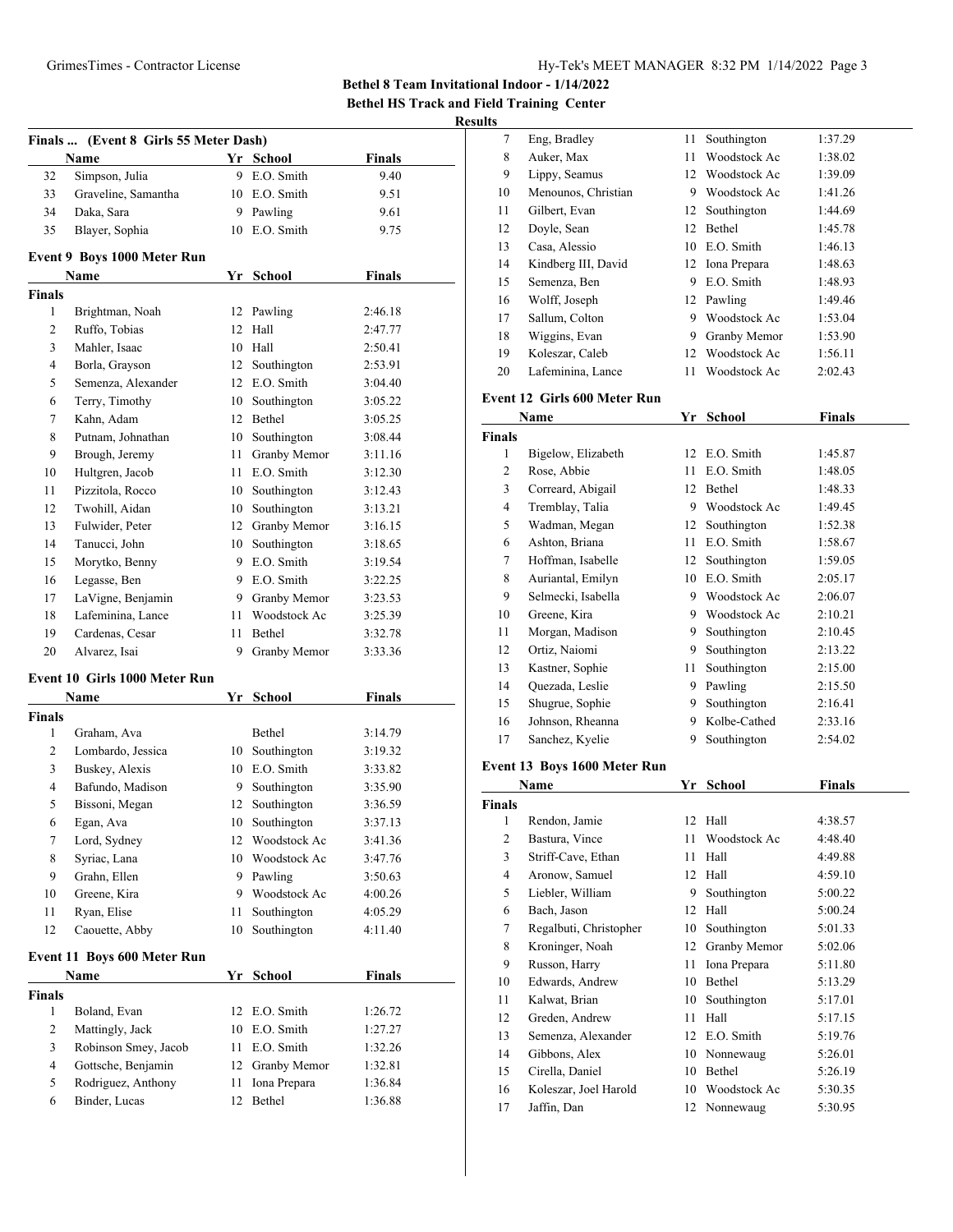**Bethel 8 Team Invitational Indoor - 1/14/2022**

**Bethel HS Track and Field Training Center**

# **Results**

|                    | Finals  (Event 13 Boys 1600 Meter Run)     |    |                             |                            |
|--------------------|--------------------------------------------|----|-----------------------------|----------------------------|
|                    | Name                                       |    | Yr School                   | <b>Finals</b>              |
| 18                 | Nobles, Jackson                            | 12 | Bethel                      | 5:32.37                    |
| 19                 | Hultgren, Jacob                            | 11 | E.O. Smith                  | 5:34.14                    |
| 20                 | Morytko, Benny                             | 9  | E.O. Smith                  | 5:41.57                    |
| 21                 | Shannon, Evan                              | 10 | Pawling                     | 5:43.09                    |
| 22                 | Donohue, Sean                              | 12 | Bethel                      | 5:44.97                    |
| 23                 | Legasse, Ben                               | 9  | E.O. Smith                  | 5:48.72                    |
| 24                 | Pugliese, Jackson                          | 10 | Southington                 | 5:49.12                    |
| 25                 | Lafeminina, Lance                          | 11 | Woodstock Ac                | 5:53.88                    |
| 26                 | Rubacha, Jack                              | 11 | Nonnewaug                   | 5:58.04                    |
| 27                 | Semenza, Ben                               | 9  | E.O. Smith                  | 6:04.30                    |
| 28                 | Monroy, Christopher                        |    | 10 Pawling                  | 6:14.50                    |
| 29                 | Walsh, Lucas                               | 8  | Pawling                     | 6:14.59                    |
| 30                 | Siegel, Noah                               | 9  | Granby Memor                | 6:48.27                    |
| 31                 | Gomez, Angel                               | 9  | Kolbe-Cathed                | 6:49.40                    |
| 32                 | Thomas, John                               | 11 | Nonnewaug                   | 7:02.06                    |
| 33                 | Lim, Brandon                               | 10 | Pawling                     | 7:02.26                    |
| 34                 | Mendoza, Jeremias                          | 9  | Pawling                     | 7:33.70                    |
|                    |                                            |    |                             |                            |
|                    | Event 14 Girls 1600 Meter Run              |    |                             |                            |
|                    | Name                                       |    | Yr School                   | Finals                     |
| <b>Finals</b><br>1 |                                            | 12 |                             |                            |
| 2                  | Arends, Linsey<br>Talon, Emma              | 9  | Woodstock Ac<br>Southington | 5:44.97<br>5:45.91         |
| 3                  | Coyle, Julia                               | 10 | Woodstock Ac                | 6:01.71                    |
| 4                  |                                            | 11 | Woodstock Ac                |                            |
|                    | Brule, Lauren<br>Turek, Rachael            | 11 | Bethel                      | 6:01.76                    |
| 5<br>6             | Castle, Leah                               | 12 | Woodstock Ac                | 6:02.55<br>6:06.10         |
| 7                  | Lord, Sydney                               | 12 | Woodstock Ac                | 6:23.31                    |
| 8                  | Syriac, Lana                               | 10 | Woodstock Ac                | 6:37.08                    |
| 9                  | Bernardi, Alexis                           | 12 | Nonnewaug                   | 6:59.85                    |
| 10                 | Wallace, Breanna                           | 12 | Granby Memor                | 8:22.45                    |
|                    |                                            |    |                             |                            |
|                    | <b>Event 15 Boys 1600 Sprint Medley</b>    |    |                             |                            |
|                    | Team                                       |    | Relay                       | Finals                     |
| <b>Finals</b>      |                                            |    |                             |                            |
| 1                  | Southington                                |    | A                           | 3:57.85                    |
|                    | 1) Howard, Matthew 10                      |    |                             | 2) Vroeginday, Benjamin 11 |
| 2                  | 3) Giordano, Ethan 11<br>Woodstock Academy |    | 4) Borla, Grayson 12<br>A   | 4:10.03                    |
|                    | 1) Emerson, Braedon 11                     |    | 2) Phongsa, Jeffrey 11      |                            |
|                    | 3) Marshall, Jack 12                       |    | 4) Menounos, Christian 9    |                            |
|                    | 5) Caggiano, Charles 10                    |    |                             |                            |
| 3                  | Bethel                                     |    | A                           | 4:13.31                    |
|                    | 1) Fitzgerald, Caden 10                    |    | 2) Kurtz, Kyle 10           |                            |
|                    | 3) Alves, Anthony 10                       |    | 4) Kahn, Adam 12            |                            |
|                    | Event 16 Girls 1600 Sprint Medley          |    |                             |                            |
|                    | Team                                       |    | Relay                       | Finals                     |
| Finals             |                                            |    |                             |                            |
| 1                  | Bethel                                     |    | A                           | 4:36.24                    |
| 2                  | Granby Memorial                            |    | A                           | 4:48.77                    |
|                    | 1) Large, Pippa 12                         |    | 2) Ehrenwerth, Natalie 12   |                            |
|                    | 3) Santa, Ava 9                            |    | 4) Scanlon, Natalie 12      |                            |
|                    |                                            |    |                             |                            |

| Woodstock Academy      | A | 4:53.22                 |
|------------------------|---|-------------------------|
| 1) Allard, Juliet 9    |   | 2) Coutu, Ava 12        |
| 3) Tremblay, Talia 9   |   | 4) Arends, Linsey 12    |
| E.O. Smith             | A | 5:49.12                 |
| 1) Lyons, Maddie 11    |   | 2) Pearson, Molly 10    |
| 3) Forrest, Victoria 9 |   | 4) Auriantal, Emilyn 10 |
| 5) Doran, Maddie 9     |   | 6) Hepple, Deanna 10    |
|                        |   |                         |

#### **Event 17 Boys 300 Meter Dash**

|               | Name                 | Yr   | <b>School</b>   | <b>Finals</b> |
|---------------|----------------------|------|-----------------|---------------|
| <b>Finals</b> |                      |      |                 |               |
| 1             | Nahim, Marcus        | 11   | Iona Prepara    | 37.18         |
| 2             | Ruffo, Tobias        |      | 12 Hall         | 38.61         |
| 3             | Flynn, Nolan         |      | 12 Bethel       | 38.87         |
| 4             | Cruz, Daniel         |      | 10 Bethel       | 39.02         |
| 5             | Reeves, Will         | 11   | Southington     | 39.06         |
| 6             | Shea, Kyle           | 11 - | Iona Prepara    | 39.16         |
| 7             | Carusone, Jaisen     | 12   | Southington     | 39.73         |
| 8             | Sorbello, Jackson    |      | 9 Bethel        | 39.86         |
| 9             | Brown, Tyrell        | 11.  | Kolbe-Cathed    | 40.21         |
| 10            | Phongsa, Jeffrey     | 11.  | Woodstock Ac    | 40.32         |
| 11            | Stewart, Kyle        | 11   | Iona Prepara    | 40.34         |
| 12            | Robinson Smey, Jacob | 11 - | E.O. Smith      | 40.36         |
| 13            | Bernstein, Jacob     |      | 12 E.O. Smith   | 40.43         |
| 14            | Dorio, Kevin         | 11   | Southington     | 40.48         |
| 15            | Hopson, Aminieli     |      | 12 E.O. Smith   | 41.06         |
| 16            | Corrado, Rocco       | 11.  | Woodstock Ac    | 41.09         |
| 17            | Connolly, Kieran     | 11   | Iona Prepara    | 42.55         |
| 18            | Casa, Alessio        |      | 10 E.O. Smith   | 42.88         |
| 19            | Golda, Greyson       |      | 10 Bethel       | 42.89         |
| 20            | Jordan, Jack         | 10   | Southington     | 43.26         |
| 21            | Anderson, Jaleel     |      | 10 Woodstock Ac | 43.52         |
| 22            | Sandor, Gavin        |      | 9 Nonnewaug     | 43.95         |
| 23            | Perez, Ethan         |      | 10 Nonnewaug    | 44.71         |
| 24            | Ruisi, Louis         |      | 12 Iona Prepara | 44.71         |
| 25            | Ore, Sebastian       |      | 10 Pawling      | 45.13         |
| 26            | Dunbar, Dylan        | 11   | Iona Prepara    | 45.17         |
| 27            | Soto, Christian      | 11   | Iona Prepara    | 45.19         |
| 28            | McPhearson, Alex     |      | Bethel          | 45.38         |
| 29            | Giordano, Devin      |      | 10 Southington  | 45.66         |
| 30            | Wallace, Egan        | 9    | Southington     | 45.75         |
| 31            | Henao, Sebastian     | 11   | Iona Prepara    | 45.91         |
| 32            | Fernandez, Pablo     | 11   | Iona Prepara    | 45.96         |
| 33            | Gilbert, Evan        | 12   | Southington     | 46.34         |
| 34            | Bryant, Alexander    | 9.   | E.O. Smith      | 46.43         |
| 35            | Kelly, Kason         |      | 9 Woodstock Ac  | 46.91         |
| 36            | Gentolia, Christian  | 11   | Iona Prepara    | 46.93         |
| 37            | Card, Alexander      | 12   | E.O. Smith      | 46.94         |
| 38            | Lasbury, Brendan     | 11   | Southington     | 47.35         |
| 39            | Thaman, Joshua       | 10   | Kolbe-Cathed    | 47.87         |
| 40            | Sallum, Colton       | 9    | Woodstock Ac    | 48.13         |
| 41            | Storrs, Tyler        | 9    | E.O. Smith      | 50.21         |
| 42            | Sanchez, Edwin       | 11   | Iona Prepara    | 50.70         |
| 43            | Piro, Josh           | 9    | E.O. Smith      | 54.69         |
| 44            | DaSilva, Joao        | 9    | Kolbe-Cathed    | 59.47         |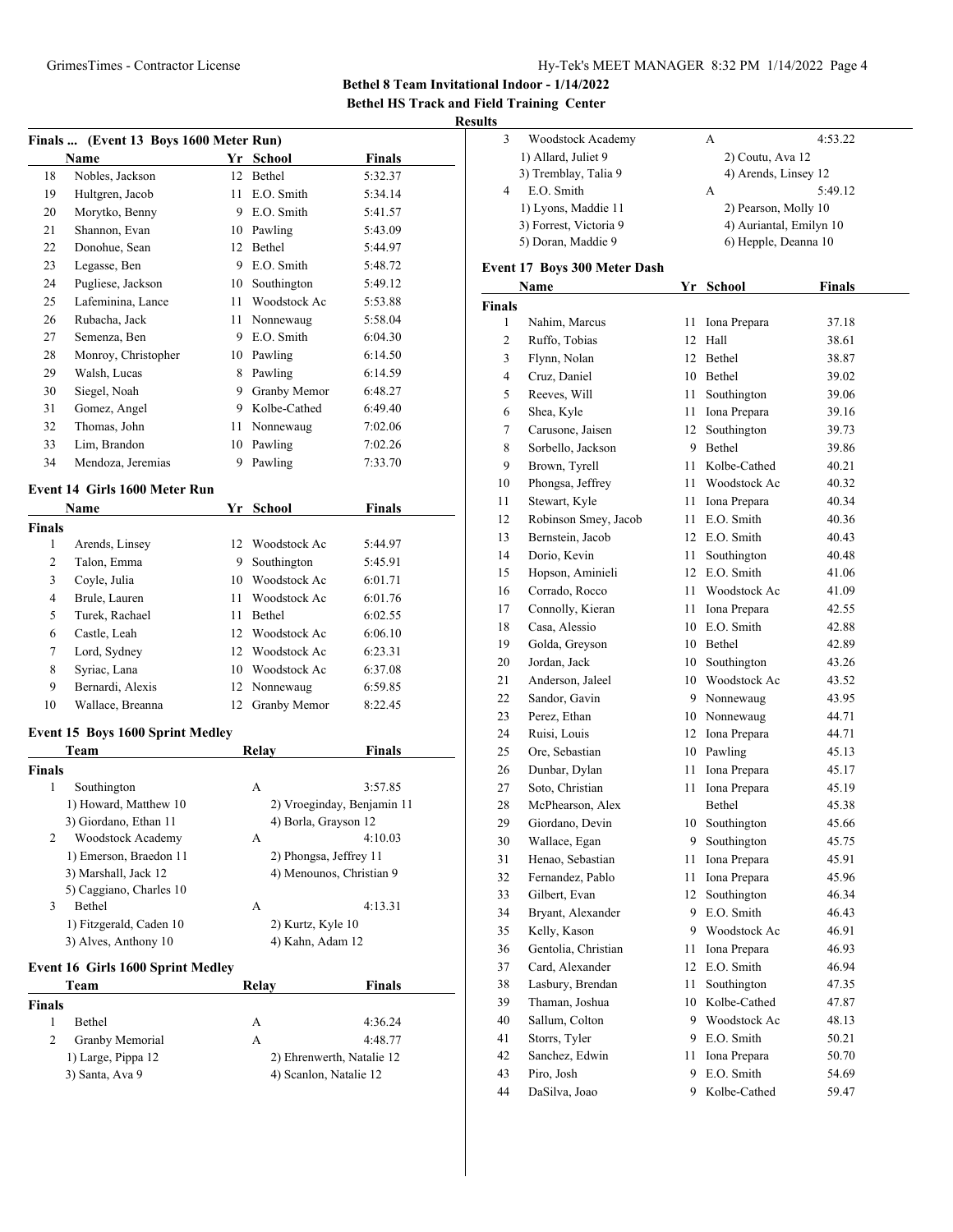### GrimesTimes - Contractor License Hy-Tek's MEET MANAGER 8:32 PM 1/14/2022 Page 5

**Bethel 8 Team Invitational Indoor - 1/14/2022**

**Bethel HS Track and Field Training Center**

#### **Results**

|                | Event 18 Girls 300 Meter Dash |    |                 |         |
|----------------|-------------------------------|----|-----------------|---------|
|                | <b>Name</b>                   |    | Yr School       | Finals  |
| <b>Finals</b>  |                               |    |                 |         |
| 1              | Hernandez, Gabriella          | 10 | E.O. Smith      | 43.48   |
| $\overline{c}$ | Burns. Avia                   | 11 | Southington     | 45.67   |
| 3              | Casa, Navia                   | 11 | E.O. Smith      | 46.18   |
| 4              | Lodice, Gianna                |    | 10 Nonnewaug    | 46.70   |
| 5              | Devivo, MJ                    |    | 12 E.O. Smith   | 47.15   |
| 6              | Hamley, Jadyn                 |    | 9 E.O. Smith    | 48.71   |
| 7              | Poirier, Miranda              | 9  | Southington     | 48.73   |
| 8              | Dixon, Fiona                  | 11 | E.O. Smith      | 48.78   |
| 9              | O'Connor, Kayleigh            | 12 | Southington     | 49.07   |
| 10             | Satchwell, Jada               |    | 12 Kolbe-Cathed | 49.84   |
| 11             | Coutu. Ava                    |    | 12 Woodstock Ac | 50.31   |
| 12             | Kenefick, Ashlyn              |    | 9 Southington   | 50.49   |
| 13             | Sheen, Jaelyn                 |    | 10 Southington  | 50.53   |
| 14             | Labarbra, Nina                |    | <b>Bethel</b>   | 51.37   |
| 15             | Doran, Maddie                 |    | 9 E.O. Smith    | 51.67   |
| 16             | McCormack, Kendall            |    | 10 Woodstock Ac | 51.81   |
| 17             | Morgan, Madison               |    | 9 Southington   | 52.55   |
| 18             | Walsh, Joslyn                 |    | 10 Pawling      | 52.92   |
| 19             | Ross, Amanda                  |    | 11 E.O. Smith   | 53.07   |
| 20             | Pacheco, Marta                |    | 10 E.O. Smith   | 53.42   |
| 21             | Ortiz, Naiomi                 |    | 9 Southington   | 53.77   |
| 22             | Pearson, Molly                |    | 10 E.O. Smith   | 53.87   |
| 23             | Maston, Cristina              |    | 9 Pawling       | 54.29   |
| 24             | Elumogo, Margaret             |    | 11 E.O. Smith   | 54.84   |
| 25             | Simpson, Julia                |    | 9 E.O. Smith    | 54.94   |
| 26             | Boland, Leah                  |    | 9 E.O. Smith    | 55.04   |
| 27             | Grande, Caroline              |    | 11 Pawling      | 55.78   |
| 28             | Nazer, Emily                  |    | 12 Woodstock Ac | 56.25   |
| 29             | Quezada, Leslie               |    | 9 Pawling       | 56.31   |
| 30             | Perosky, Quinn                |    | 9 E.O. Smith    | 56.48   |
| 31             | Tompkins, Autumn              |    | 9 Pawling       | 56.73   |
| 32             | Solomon Marcy, Marika         |    | 9 E.O. Smith    | 57.27   |
| 33             | Graveline, Samantha           |    | 10 E.O. Smith   | 58.70   |
| 34             | Daka, Sara                    |    | 9 Pawling       | 58.76   |
| 35             | Blayer, Sophia                |    | 10 E.O. Smith   | 1:00.32 |
| 36             | Prusak, Bogna                 | 12 | Southington     | 1:01.29 |
|                |                               |    |                 |         |

# **Event 19 Boys 3200 Meter Run**

|        | <b>Name</b>                   | Yr | School          | <b>Finals</b> |  |
|--------|-------------------------------|----|-----------------|---------------|--|
| Finals |                               |    |                 |               |  |
| 1      | Bastura, Vince                | 11 | Woodstock Ac    | 10:54.00      |  |
| 2      | Lippy, Seamus                 |    | 12 Woodstock Ac | 11:26.73      |  |
| 3      | Shapiro, Andrew               |    | 12 Hall         | 11:26.89      |  |
| 4      | Gaspar, Marcus                | 10 | <b>Bethel</b>   | 11:58.04      |  |
| 5      | Menounos, Christian           | 9  | Woodstock Ac    | 12:01.89      |  |
| 6      | Edwards, Andrew               | 10 | Bethel          | 12:03.72      |  |
| 7      | Janski, Caelum                | 12 | Granby Memor    | 12:14.56      |  |
|        | Event 20 Girls 3200 Meter Run |    |                 |               |  |
|        | <b>Name</b>                   | Yr | School          | <b>Finals</b> |  |
| Finals |                               |    |                 |               |  |
| 1      | Turek, Rachael                | 11 | <b>Bethel</b>   | 12:51.65      |  |

| $\overline{c}$ | Coyle, Julia                    | 10    | Woodstock Ac            | 13:12.15                     |
|----------------|---------------------------------|-------|-------------------------|------------------------------|
|                | Event 21 Boys 4x400 Meter Relay |       |                         |                              |
|                | Team                            | Relay |                         | <b>Finals</b>                |
| <b>Finals</b>  |                                 |       |                         |                              |
| 1              | Pawling                         | A     |                         | 3:47.62                      |
|                | 1) Brightman, Noah 12           |       | 2) Batista, Julian 11   |                              |
|                | 3) Brightman, Seth 9            |       | 4) Pena, Dante 12       |                              |
| 2              | Southington                     | A     |                         | 3:47.71                      |
|                | 1) Carusone, Jaisen 12          |       |                         | 2) Regalbuti, Christopher 10 |
|                | 3) Giordano, Ethan 11           |       | 4) Reeves, Will 11      |                              |
| 3              | Bethel                          | A     |                         | 3:57.98                      |
|                | 1) Kurtz, Kyle 10               |       | 2) Cruz, Daniel 10      |                              |
|                | 3) Alves, Anthony 10            |       | 4) Ryan, Owen 10        |                              |
| 4              | <b>Bethel</b>                   | B     |                         | 3:58.36                      |
|                | 1) Kahn, Adam 12                |       | 2) Binder, Lucas 12     |                              |
|                | 3) Sorbello, Jackson 9          |       | 4) Fitzgerald, Caden 10 |                              |
| 5              | <b>Bethel</b>                   | C     |                         | 4:13.76                      |
|                | 1) Cholak, Darren               |       | 2) Heyel, Josh          |                              |
|                | 3) Cirella, Daniel 10           |       | 4) Doyle, Sean 12       |                              |
| 6              | Southington                     | B     |                         | 4:14.61                      |
|                | 1) Jordan, Jack 10              |       | 2) Giordano, Devin 10   |                              |
|                | 3) Wallace, Egan 9              |       | 4) Eng, Bradley 11      |                              |
|                | 5) Lefkovich, Cody 12           |       |                         |                              |
| 7              | Pawling                         | B     |                         | 4:24.16                      |
|                | 1) Monroy, Christopher 10       |       | 2) Ore, Sebastian 10    |                              |
|                | 3) Shannon, Evan 10             |       | 4) Wolff, Joseph 12     |                              |
|                |                                 |       |                         |                              |

#### **Event 22 Girls 4x400 Meter Relay**

|               | Team                    | Relav            | <b>Finals</b>            |
|---------------|-------------------------|------------------|--------------------------|
| <b>Finals</b> |                         |                  |                          |
| 1             | Woodstock Academy       | A                | 4:36.89                  |
|               | 1) Arends, Linsey 12    |                  | 2) Brule, Lauren 11      |
|               | 3) Selmecki, Isabella 9 |                  | 4) Tremblay, Talia 9     |
| 2             | Southington             | А                | 4:37.17                  |
|               | 1) Burns, Avia 11       |                  | 2) Poirier, Miranda 9    |
|               | 3) Hoffman, Isabelle 12 |                  | 4) Wadman, Megan 12      |
| 3             | Bethel                  | А                | 4:49.53                  |
|               | 1) Saunders, Nina       |                  | 2) Gallagher, Lauren     |
|               | 3) Rubin, Sophia        | 4) Ehret, Ashley |                          |
| 4             | Southington             | B                | 4:58.69                  |
|               | 1) Kenefick, Ashlyn 9   |                  | 2) Sheen, Jaelyn 10      |
|               | 3) Kastner, Sophie 11   |                  | 4) O'Connor, Kayleigh 12 |
|               |                         |                  |                          |

#### **Event 23 Girls High Jump**

| Name          |                   |    | Yr School       | Finals      |  |
|---------------|-------------------|----|-----------------|-------------|--|
| <b>Finals</b> |                   |    |                 |             |  |
| 1             | Volpintesta, Rosa | 11 | <b>Bethel</b>   | 5-00.00     |  |
| 2             | Strong, Alexis    | 11 | Southington     | $4 - 10.00$ |  |
| 3             | Large, Pippa      |    | 12 Granby Memor | 4-08.00     |  |
| 4             | Edwards, Jillian  | 10 | Woodstock Ac    | $4 - 06.00$ |  |
| 5             | Sorrentino, Mia   | 9  | Woodstock Ac    | $4 - 04.00$ |  |
| 6             | Tompkins, Autumn  | 9  | Pawling         | $4 - 00.00$ |  |
| 6             | Lyons, Maddie     | 11 | E.O. Smith      | $4 - 00.00$ |  |
| 6             | Mills, Solai      | 9  | Kolbe-Cathed    | $4 - 00.00$ |  |
| 9             | Pearson, Alison   | 11 | E.O. Smith      | $3-10.00$   |  |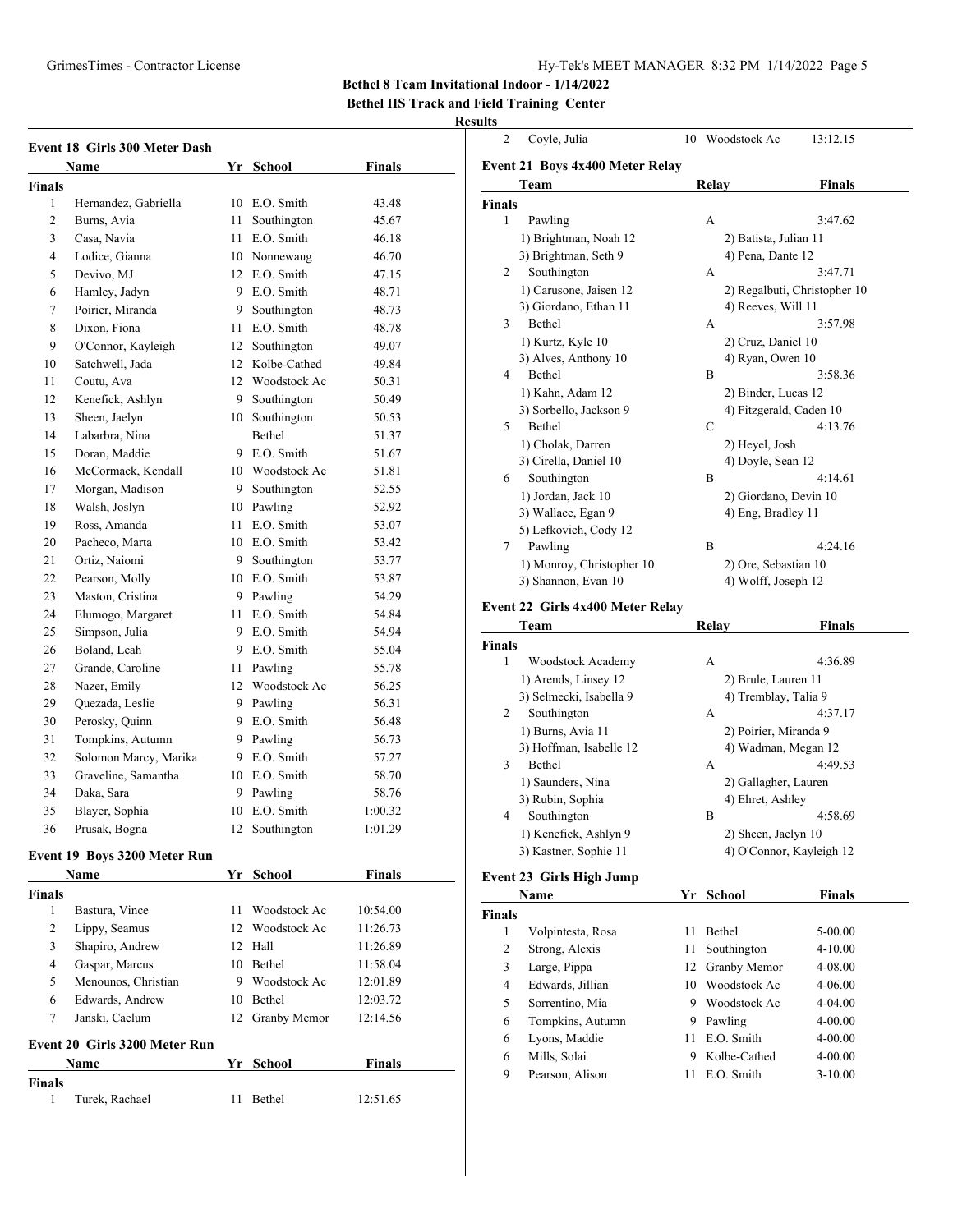# GrimesTimes - Contractor License Hy-Tek's MEET MANAGER 8:32 PM 1/14/2022 Page 6

**Bethel 8 Team Invitational Indoor - 1/14/2022**

**Bethel HS Track and Field Training Center**

#### **Results**

|                    | Name                             |      | Finals  (Event 23 Girls High Jump)<br>Yr School | <b>Finals</b> |
|--------------------|----------------------------------|------|-------------------------------------------------|---------------|
|                    | Carroll, Meghan                  | 12   | Southington                                     | NΗ            |
|                    | <b>Event 24 Boys High Jump</b>   |      |                                                 |               |
|                    | Name                             |      | Yr School                                       | <b>Finals</b> |
| <b>Finals</b>      |                                  |      |                                                 |               |
| 1                  | Kroninger, Noah                  | 12   | Granby Memor                                    | J5-04.00      |
| 2                  | Thomas, Marquis                  | 12   | Granby Memor                                    | J5-04.00      |
| 3                  | Ly, Anh                          |      | 10 Bethel                                       | J5-04.00      |
| 4                  | Yanko, Nicolai                   |      | 12 Hall                                         | J5-04.00      |
| 5                  | Dorio, Kevin                     | 11   | Southington                                     | J5-04.00      |
| 6                  | Farkas, Declan                   | 11   | Bethel                                          | J5-04.00      |
| 7                  | Flynn, Nolan                     |      | 12 Bethel                                       | 5-02.00       |
| 8                  | Budriewicz, Adam                 |      | 10 Nonnewaug                                    | 5-00.00       |
| 8                  | Eaton, Jared                     |      | 12 Woodstock Ac                                 | 5-00.00       |
| 10                 | Wilcox, Liam                     | 11   | Woodstock Ac                                    | 4-10.00       |
| ---                | Terry, Timothy                   |      | 10 Southington                                  | NH            |
| ---                | Bouffard, Nicholas               | 11   | Southington                                     | NH            |
|                    |                                  |      |                                                 |               |
|                    | <b>Event 25 Girls Pole Vault</b> |      |                                                 |               |
|                    | Name                             |      | Yr School                                       | <b>Finals</b> |
| <b>Finals</b>      |                                  |      |                                                 |               |
| 1                  | Iacampo, Julia                   | 11   | E.O. Smith                                      | 7-06.00       |
| 2                  | Myslenski, Magdalena             | 12   | Woodstock Ac                                    | 7-00.00       |
| 2                  | Deegan, Sinead                   |      | Bethel                                          | 7-00.00       |
| 4                  | Cooke, Kayleigh                  | 12   | Bethel                                          | 6-00.00       |
| $---$              | Savino, Mia                      |      | 10 E.O. Smith                                   | NΗ            |
|                    | <b>Event 26 Boys Pole Vault</b>  |      |                                                 |               |
|                    | Name                             | Yr   | School                                          | <b>Finals</b> |
| <b>Finals</b>      |                                  |      |                                                 |               |
| 1                  | Burns-DeMelo, Noah               |      | 12 Bethel                                       | 11-06.00      |
| 1                  | Stinga, Luke                     |      | 12 Iona Prepara                                 | 11-06.00      |
|                    |                                  |      |                                                 |               |
| 3                  | Torres, Eddie                    |      | 12 Iona Prepara                                 | 11-00.00      |
| 3                  | Nicholas, Nikita                 |      | 11 Nonnewaug                                    | 11-00.00      |
| 5                  | Kurtz, Kyle                      |      | 10 Bethel                                       | 9-00.00       |
| 6                  | Ryan, Owen                       |      | 10 Bethel                                       | 8-06.00       |
| 7                  | Bastura, Vince                   | 11   | Woodstock Ac                                    | 8-00.00       |
| 7                  | Brown, Tyler                     | 11 - | Granby Memor                                    | 8-00.00       |
| 7                  | Burkhart, Justin                 |      | 12 Granby Memor                                 | 8-00.00       |
| 10                 | Cooke, Macklin                   |      | 9 Bethel                                        | 7-00.00       |
| 10                 | Tran, Devin                      |      | Bethel                                          | 7-00.00       |
| 12                 | Seidman, Julian                  |      | 10 Granby Memor                                 | $6 - 00.00$   |
| ---                | Susi, Eli                        | 9    | Woodstock Ac                                    | NΗ            |
| ---                | Grant, Gavin                     | 11   | Woodstock Ac                                    | NΗ            |
|                    | <b>Event 27 Girls Long Jump</b>  |      |                                                 |               |
|                    | Name                             |      | Yr School                                       | <b>Finals</b> |
|                    |                                  |      |                                                 |               |
| 1                  | Lodice, Gianna                   |      | 10 Nonnewaug                                    | 14-11.50      |
| <b>Finals</b><br>2 | Sorrentino, Isabella             | 11   | Woodstock Ac                                    | 14-05.00      |
| 2                  | Satchwell, Jada                  |      | 12 Kolbe-Cathed                                 | 14-05.00      |
| 4                  | Santa, Ava                       | 9.   | Granby Memor                                    | 14-04.50      |
| 5                  | Mills, Solai                     |      | 9 Kolbe-Cathed                                  | 13-07.50      |

|    | Clayton, Elizabeth  | 11 | <b>Bethel</b>   | 12-08.00  |
|----|---------------------|----|-----------------|-----------|
| 8  | McCormack, Kendall  | 10 | Woodstock Ac    | 12-04.50  |
| 9  | Knox, Madyson       | 10 | Woodstock Ac    | 12-03.50  |
| 10 | Hepple, Deanna      | 10 | E.O. Smith      | 12-01.00  |
| 11 | Ehrenwerth, Natalie |    | 12 Granby Memor | 12-00.50  |
| 12 | Drechsler, Grace    | 11 | Southington     | 11-07.00  |
| 13 | Lyons, Maddie       | 11 | E.O. Smith      | 11-06.50  |
| 14 | Grande, Caroline    | 11 | Pawling         | $9-10.00$ |
|    |                     |    |                 |           |

## **Event 28 Boys Long Jump**

|                | Name                                                             | Yr | <b>School</b> | <b>Finals</b> |
|----------------|------------------------------------------------------------------|----|---------------|---------------|
| <b>Finals</b>  |                                                                  |    |               |               |
| $\mathbf{1}$   | Harris, Marcellus                                                | 12 | Iona Prepara  | 19-03.50      |
| $\overline{c}$ | Marley, Ben                                                      | 12 | Iona Prepara  | 19-02.00      |
| 3              | Nahim, Marcus                                                    | 11 | Iona Prepara  | 19-01.50      |
| $\overline{4}$ | Richardson, Luke                                                 | 9  | Bethel        | 18-03.50      |
| $\overline{4}$ | Howard, Matthew                                                  | 10 | Southington   | 18-03.50      |
| 6              | Nicholas, Nikita                                                 | 11 | Nonnewaug     | 17-06.25      |
| 7              | Ramsey, Isaac                                                    | 9  | Hall          | 17-05.00      |
| 8              | Sorbello, Jackson                                                | 9  | Bethel        | 17-03.50      |
| 8              | Pena, Dante                                                      | 12 | Pawling       | 17-03.50      |
| 10             | O'Connor, John                                                   | 12 | Southington   | 17-00.50      |
| 11             | Wilcox, Liam                                                     | 11 | Woodstock Ac  | 16-10.50      |
| 12             | Thomas, Marquis                                                  | 12 | Granby Memor  | 16-09.75      |
| 13             | Ly, Anh                                                          | 10 | <b>Bethel</b> | 16-08.00      |
| 14             | Stewart, Kyle                                                    | 11 | Iona Prepara  | 16-06.50      |
| 15             | Brightman, Seth                                                  | 9  | Pawling       | 15-09.75      |
| 16             | Brightman, Noah                                                  | 12 | Pawling       | 15-09.25      |
| 17             | Emerson, Braedon                                                 | 11 | Woodstock Ac  | 15-08.50      |
| 18             | Anderson, Jaleel                                                 | 10 | Woodstock Ac  | 15-04.50      |
| 19             | Aguerrea, Nicholas                                               | 11 | Woodstock Ac  | 15-02.00      |
| 20             | Batista, Julian                                                  | 11 | Pawling       | 14-11.75      |
| 21             | Corrado, Rocco                                                   | 11 | Woodstock Ac  | 14-10.25      |
| 22             | Alkatib, Mazen                                                   | 10 | Southington   | 14-02.50      |
| 23             | Connolly, Kieran                                                 | 11 | Iona Prepara  | 13-07.00      |
| 24             | McMeans, justin                                                  | 12 | Southington   | 13-04.25      |
| 25             | Dasilva, Ben                                                     | 10 | Woodstock Ac  | 12-10.00      |
| 26             | Susi, Michael                                                    | 9  | Woodstock Ac  | 12-04.75      |
| 27             | Perlot, Daniel                                                   | 11 | Southington   | 11-07.75      |
|                | $E_{\text{cont}}$ 20 $C_{\text{in}}$ Chat $\text{D}_{\text{in}}$ |    |               |               |

#### **Event 29 Girls Shot Put**

|               | Name                 | Yr | School          | <b>Finals</b> |  |
|---------------|----------------------|----|-----------------|---------------|--|
| <b>Finals</b> |                      |    |                 |               |  |
| 1             | Sorrentino, Isabella | 11 | Woodstock Ac    | 31-09.25      |  |
| 2             | Large, Pippa         |    | 12 Granby Memor | 29-09.25      |  |
| 3             | Belu-John, Denette   | 12 | Southington     | 28-09.25      |  |
| 4             | Campolo, Alessandra  | 10 | Bethel          | 26-03.50      |  |
| 5             | Myslenski, Magdalena | 12 | Woodstock Ac    | 26-02.50      |  |
| 6             | Elumogo, Margaret    | 11 | E.O. Smith      | 25-08.25      |  |
| 7             | Marek, Makenzie      | 11 | Southington     | 25-06.75      |  |
| 8             | Englund, Avery       | 10 | Bethel          | 24-00.00      |  |
| 9             | Wassick, Allison     | 11 | Granby Memor    | 23-07.50      |  |
| 10            | Creiner, Olivia      | 10 | <b>Bethel</b>   | 23-07.25      |  |
| 11            | Leone, Sophia        | 11 | Southington     | 23-01.25      |  |
| 12            | Ross, Amanda         | 11 | E.O. Smith      | 21-05.75      |  |
| 13            | Castle, Leah         | 12 | Woodstock Ac    | 21-02.25      |  |